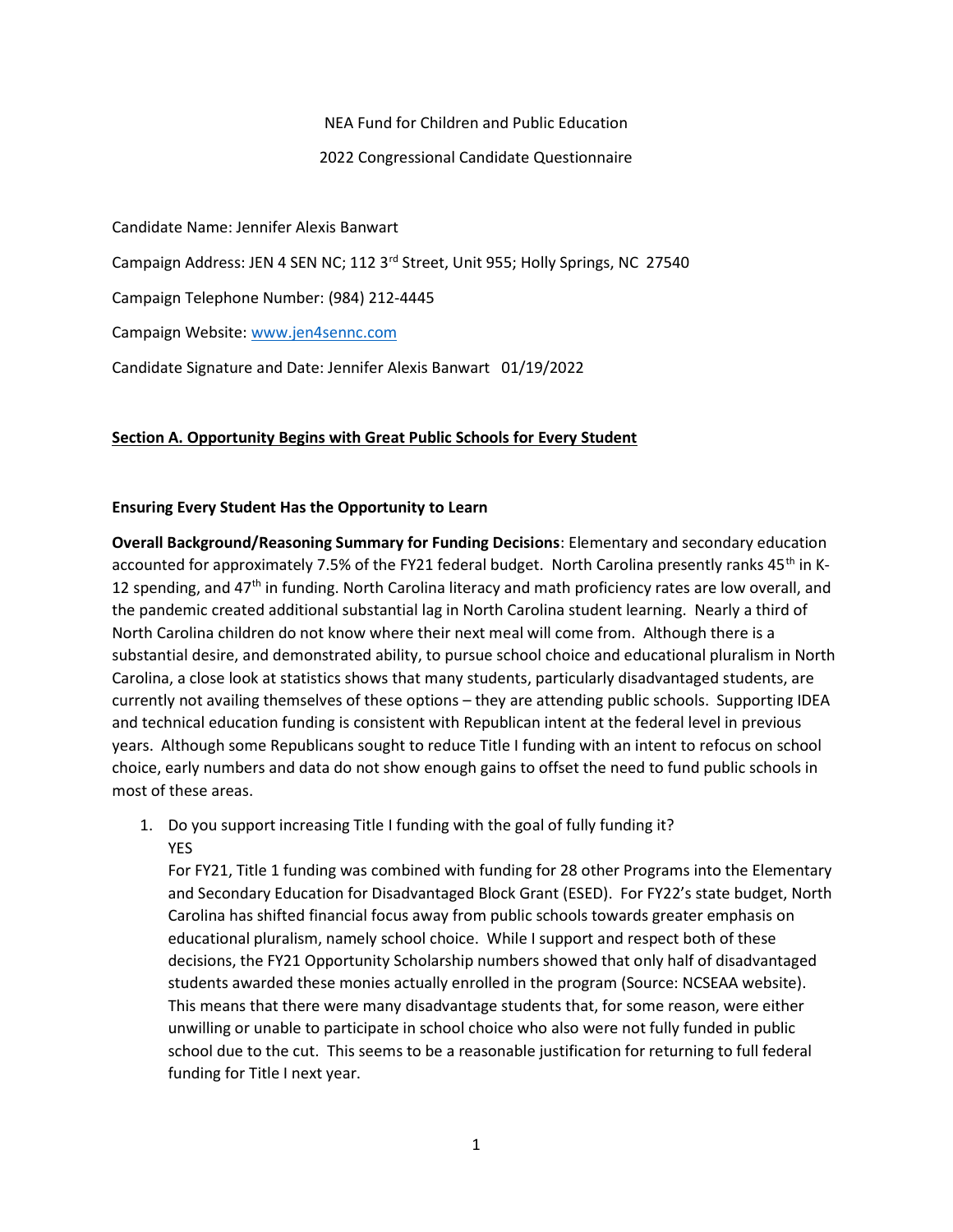2. Do you support increasing Individuals with Disabilities Education Act (IDEA) funding? YES

For FY21, the federal budget increased IDEA funding by nearly \$100M. At the state level for FY22, NC has already programmed an additional \$31M for IDEA funding. So, I do support an increase in funding, however I would require strong supporting justification and detailed spending plan review to determine the appropriate amount of increase.

- 3. Do you support mandatory full funding at the promised 40 percent level for IDEA? YES – when 40% is equal to combined NC state and federal investment. I would support a combined level of funding (state and federal) of 40% for IDEA. If North Carolina is footing the bill for a large portion of disabilities at the state level, that needs to be taken into consideration, and I think it is reasonable to expect other states to follow suit.
- 4. Do you support including school modernization funding as part of a federal infrastructure plan? NO

School modernization funding should not be included in a federal infrastructure plan. This decision is consistent with the conversations and reasoning that led to the scope and scale of the bipartisan infrastructure bill that was passed by Congress this year.

5. Do you support steadily increasing federal investment to \$1 billion in the Community Schools to meet demand and increase expansion of this model? Depends.

I would need to see plans for how the money would be spent to answer this question. If they are sound investment that support the goals of the community school model, and if the data supports this as being a priority for education, then yes to some level of funding.

6. Do you support increasing federal investments to help states expand public high-quality prekindergarten programs and to ensure all children have access to full-day kindergarten? NO

The primary reason given to support greater funding of prekindergarten programs is that children are showing up unprepared for kindergarten. If we provide pre-kindergarten programs, we are not solving this problem – children are still going to be showing up unprepared for prekindergarten and that lag will follow them to kindergarten. State and federal governments cannot, and should not try, to make up for the responsibilities of parents to see children through early childhood milestones and learning. We need to maintain accountability of parents and guardians as partners in education. Schools are not and should not be seen as the panacea for society's shortcomings.

7. Will you urge Congress to support increased federal investments in and commitment to Indian, Native American, and Alaska Native education? UNCERTAIN but LIKELY.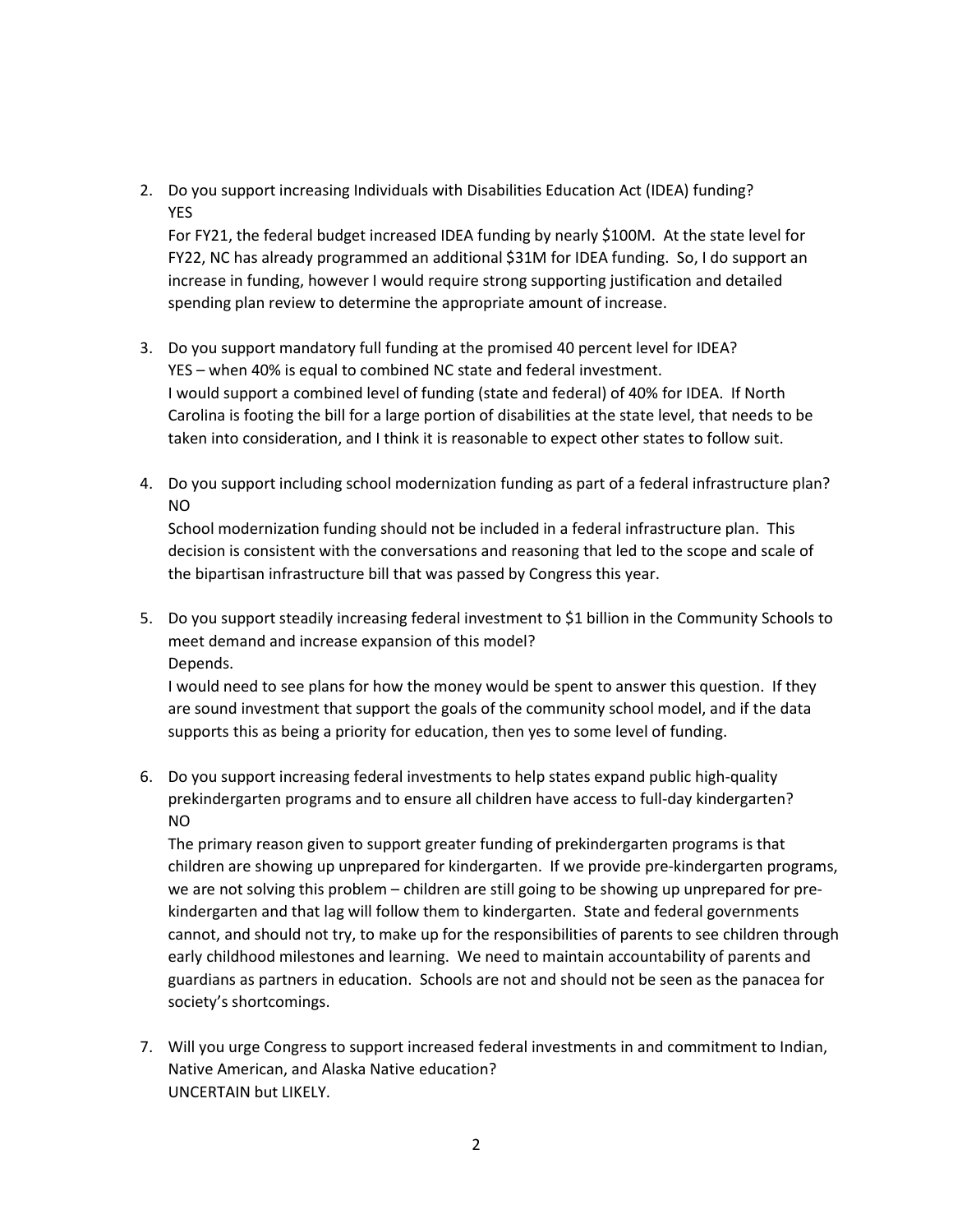Prior to any conversations about specific aspects of Indian and Native American investments, the federal government needs to move responsibility for these relationships for nations within our nations out of the Department of Interior, and into a more appropriate department (maybe State Department) to advance conversations that allow us to better understand, assess, and address the needs of these nations. Decisions about education held in isolation from a social and economic understanding is a great disservice.

8. Do you support increased funding for high-quality career and technical education programs that boost wages of graduates and help meet the workforce development needs of your community? YES.

The Trump Administration proposed an increase of \$762.6M over FY20 in this area, and I agree with this direction. In North Carolina, for 2020, approximately 36% of jobs were estimated to require some college, an associate's degree, or a postsecondary vocational certificate. North Carolina, like nearly all states, demonstrated average attainment levels below those required for the jobs available. (Source: Carolina Demography) From a pragmatic perspective, Trade School takes less time, is more affordable, and offers near-immediate employment opportunities – all important considerations for prospective students to consider, and for legislators to consider when discussing appropriate funding levels.

### Children's Health, Wellness, and Safety

9. Please Indicate which of the following you support in regard to Medicaid: Increase funding and federal match for Medicaid, Convert Medicaid to a block grant, Institute per capita caps on Medicaid Funding, None of the Above.

None of the above.

Medicaid needs to be fixed in a way that makes it a sustainable program. We cannot continue to spend money to make up for its shortcomings, we need to determine what the problem is and try to address it in a more systemic and permanent way.

10. Do you support providing healthy school meals for all students, regardless of their families' ability to pay?

YES.

Children are our most vulnerable population. Nearly 30% of children in North Carolina do not know where their next meal will come from, and nearly 60% of students enrolled in our public schools qualify for free or reduced price meals. Moreover, the vast majority of annual funding for North Carolina school meals (\$515M) comes from the federal government. (Source: NC Policy Watch)

11. Do you support ensuring healthy nutrition standards for school meals and snacks, such as the standards outlined in the Healthy Hunger Free Kids Act? YES to healthy standards for kids, NO to the Healthy Hunger Free Kids Act. In the ten plus years since the Healthy Hunger Free Kids Act was passed, several studies have been done that show that the act has been watered down – allowing for less whole grains, more flavored milk, and more sodium. USDA is also reportedly considering changing the policy to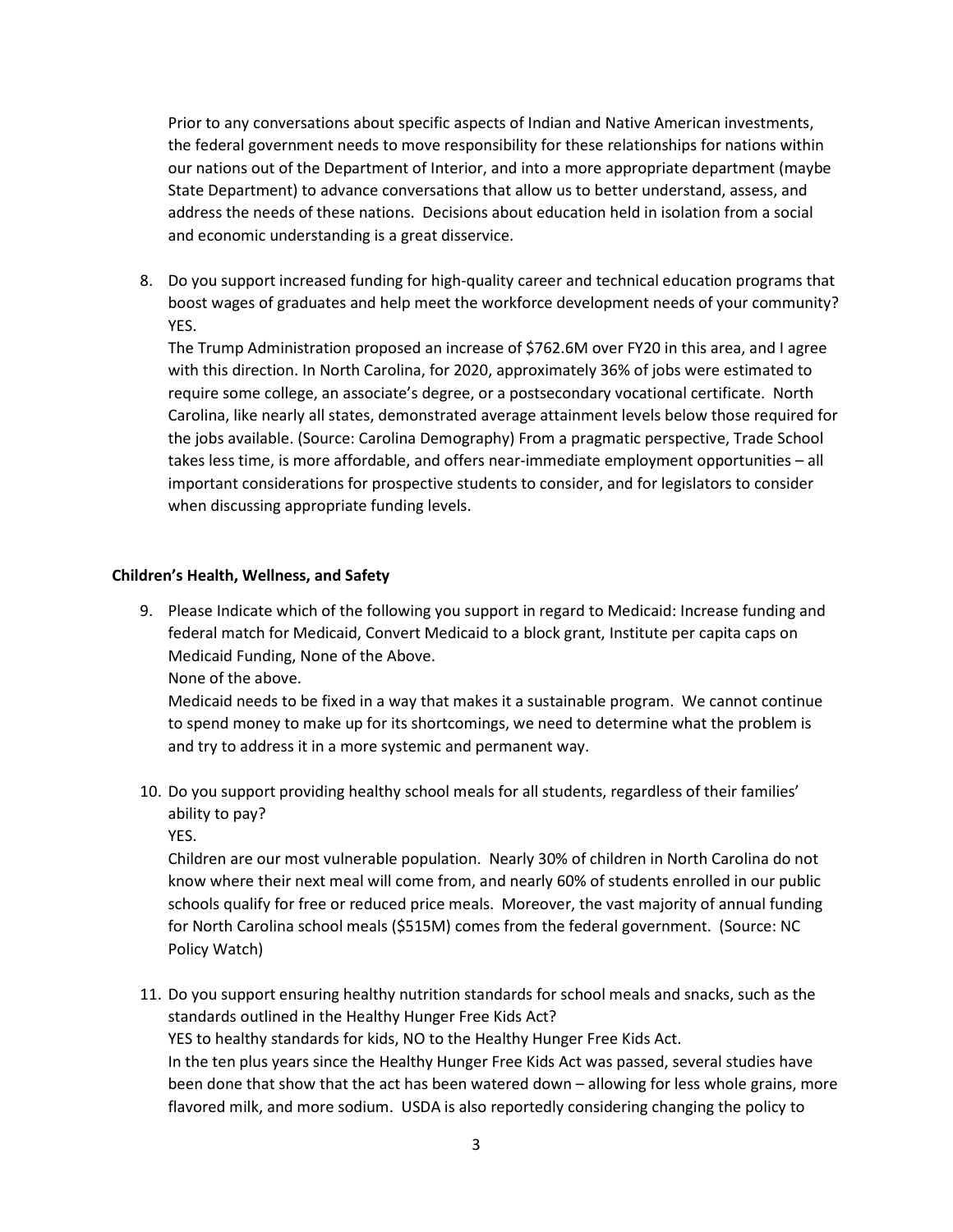allow participating schools to serve fewer servings of vegetables. Finally, I've not been able to locate a study demonstrating sufficient causation between a reduction in obesity and the Healthy Hunger Free Kids Act. USDA might be better off to apply current wisdom about diets and associated food costs, and rework a program that meets the intent.

12. Do you oppose any cuts or attempts to block grant funding for school meals and child nutrition programs, particularly the Community Eligibility Provision? NO and YES

I will not universally oppose cuts or attempts to block any and all grant funding that falls under the school meals and child nutrition umbrella. As with any part of the federal budget, I believe that there are programs in there that could be cut if needed.

I will oppose any attempts to cut the Community Eligibility (CEP) Provision which provides free breakfast and lunch to students in our highest poverty areas. However, I would like for the program to consider requiring a household application/demonstration of need process which does not exist for the program now.

13. Which approaches to preventing gun violence and improvements to safety preparedness in schools do you support?

The only measure on the list that truly falls within the purview of preventing gun violence in schools is preserving the Gun-Free School Zone Act, which I support. Any unauthorized individual should be prohibited from knowingly possessing a loaded or unsecured firearm at a place that an individual knows, or has reasonable cause to believe, is a school zone. The rest of the proposed measures fall under the broader purview of larger gun control decision making, and have broader implications. Therefore, they are not appropriate for discussion in this isolated context.

### Striving for Professional Excellence

- 14. Which approaches to teacher preparation programs do you support? Associated costs should have been provided with each measure listed, and were not. As such, my answers are solely based on the merit and proven utility of these methods – without including cost considerations that need to be included in discussions down the line. I support all recommended measures – residency programs, mentoring and professional development, and incentives to recruit and retain top teaching talent. These methods are proven, and have been employed in many other public and private sector professions for a decade – we should absolutely them to education. Good teachers are one of our most critical and underappreciated skill fields.
- 15. Do you support federal funding for the National Board for Professional Teaching Standards, which offers valuable professional development and high standards for educators to further their practice?

YES, but dependent on total costs.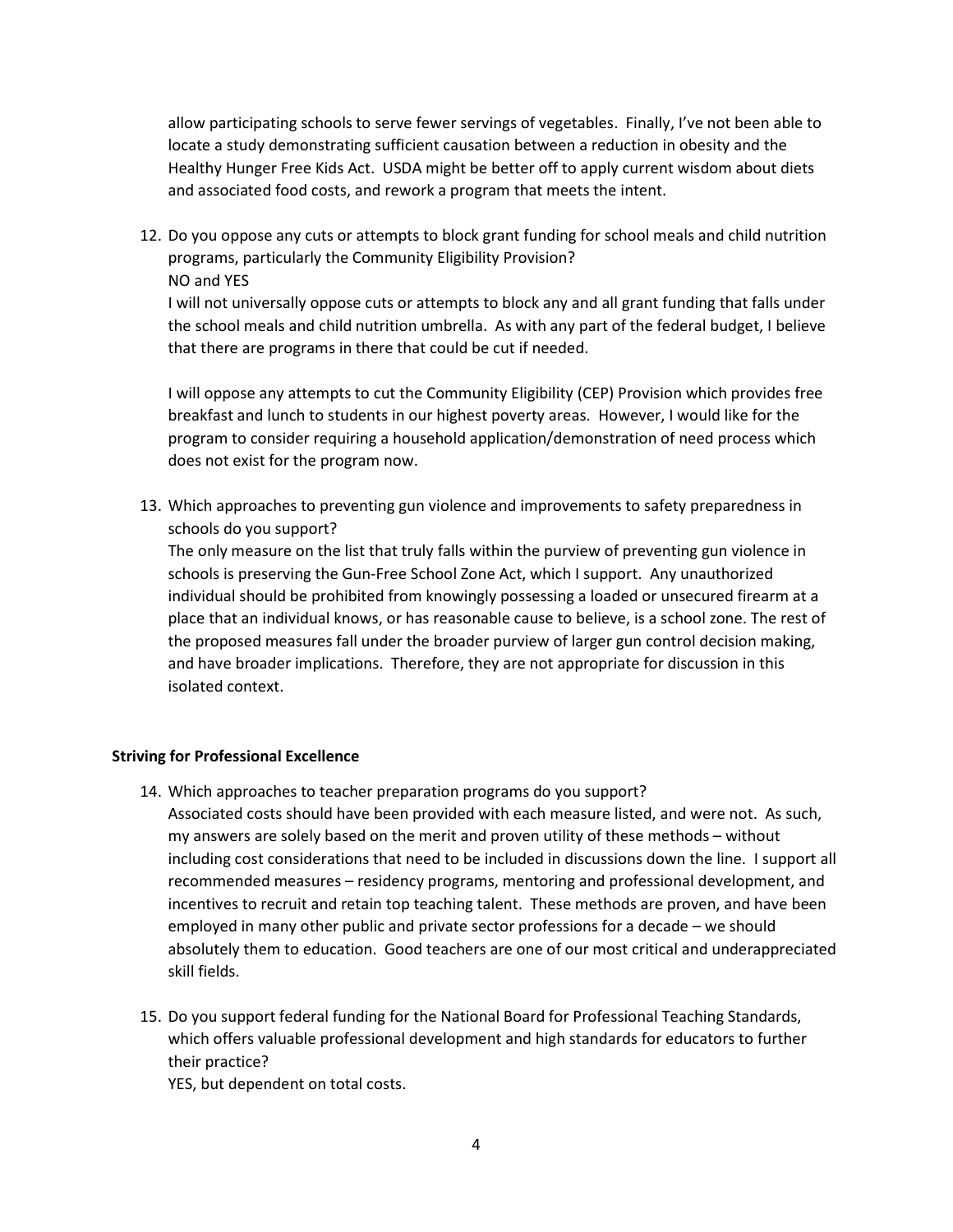Again, any costs associated with operating this board should have been provided, and were not. As such, my answers are solely based on the merit and proven utility of this board – without including cost considerations in my calculus. Every study that I could find stated that teachers who were certified by the National Board for Professional Teaching Standards are more effective than non-certified teachers with similar experience. This said, the scope and scale of studies is not really sufficient to make a strong case for continuing the board, so if the cost is substantial, it may make sense to consider other options.

16. Do you support providing funding that can go toward professional development for education support professionals and specialized instructional support professionals? NO

According to the NEA website, past training opportunities have only included Webinars, Conferences, Peer Mentoring, and similar opportunities. Webinars should be covered by wages (to make and watch), Conferences should be considered on a case-by-case basis and earmarked in a specific school's budget if appropriate and needed, and peer mentoring should be free and available. There is also a lot of free training available through web-based online course providers and within specific trade areas that would provide better opportunities for networking and professional development.

# Accountability for All Public Schools

17. Do you support holding charter schools, including online charter schools and for-profit charters, to the same standards of transparency (i.e. financial, holding public board meetings, and reporting that includes the preservation of historical data) as all public schools? NO.

In North Carolina, charter schools are primarily funded through state and local tax dollars, and therefore should not be held to the national standards of transparency required of public schools. Therefore, I defer to NC State organizations and entities regarding proper transparency and associated practices.

18. Do you support holding charter schools, including online charter schools and for-profit charters, to the same accountability standards/requirements (i.e. civil rights, employment, health, labor, safety, educator qualifications) as all public schools? NO.

As stated above, in North Carolina, charter schools are primarily funded through state and local tax dollars, and therefore are accountable to whatever state and local oversight determines is appropriate.

19. Do you support reducing the number of federally mandated standardized tests, and instead allowing and expanding teacher-driven options that demonstrate student learning and school performance, such as locally designed assessments? POSSIBLY.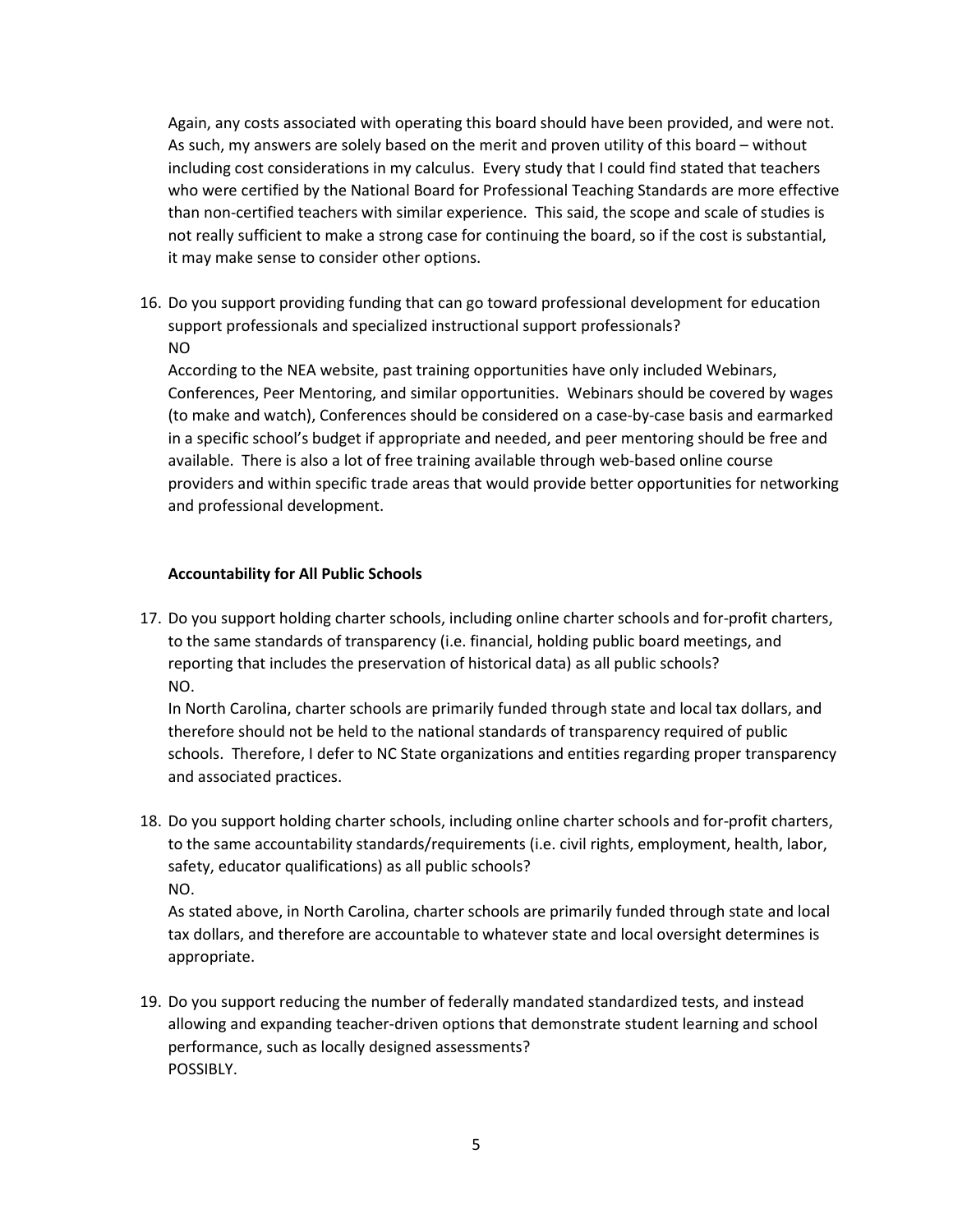This is a very broad question without sufficient detail. I do believe that too much of curriculum, teaching methods, coursework, and testing are centrally controlled – and that hurts students and teachers. However, when it comes to measuring standards, I believe the federal government provides a needed and appropriate set of checks and balances. So, in theory, I support the idea of better balance and perhaps greater autonomy of teachers such that they are able to take into consideration local context, but I also believe that there needs to be appropriate review by an independent body to ensure it is benefitting students.

20. More specifically, within the Elementary and Secondary Education Act, do you support requiring the meaningful inclusions of opportunity and school climate indicators that highlight student success, quality educators, and school quality disparities, such as students' access to school counselors, nurses, technology, and advanced placement courses? POSSIBLY.

I feel like the author of this question is driving at a specific funding source being called into question, rather than the larger theoretical balancing of federal and state responsibility for educational outcomes. In particular, I do not understand how counselors and nurses figure into the equation in the same way that technology and advanced placement do. More detail is needed.

### School Vouchers and Related Privatization Schemes

- 21. Please indicate whether you support the following: Private school vouchers YES Education savings accounts for K-12 students YES Tuition tax credits for K-12 students YES 529 savings plans for K-12 private school tuition or home schooling YES
- 22. Do you support private school vouchers for any of these specific populations of students? While I support funding for many types of vouchers, it is because I support the philosophy of school choice and a free market economy for schools. That said, there should be SMART metrics in place for determining whether vouchers are actually producing a measurably better education for students utilizing them. Each year, the decision to support school vouchers should be reconsidered based on these metrics. To date, there are no substantial studies or metrics that I can find that show that students utilizing vouchers are demonstrating greater learning or better schooling. I'm open to changing my mind should someone be able to locate a rigorous study showing otherwise.

Students from military families YES Students who attend Bureau of Indian Education Schools YES Students who reside in Washington DC NO – because everyone's taxpayer dollars, no matter where they live in the United States, are used to fund this program. Students with disabilities YES Students who have been bullied or harassed NO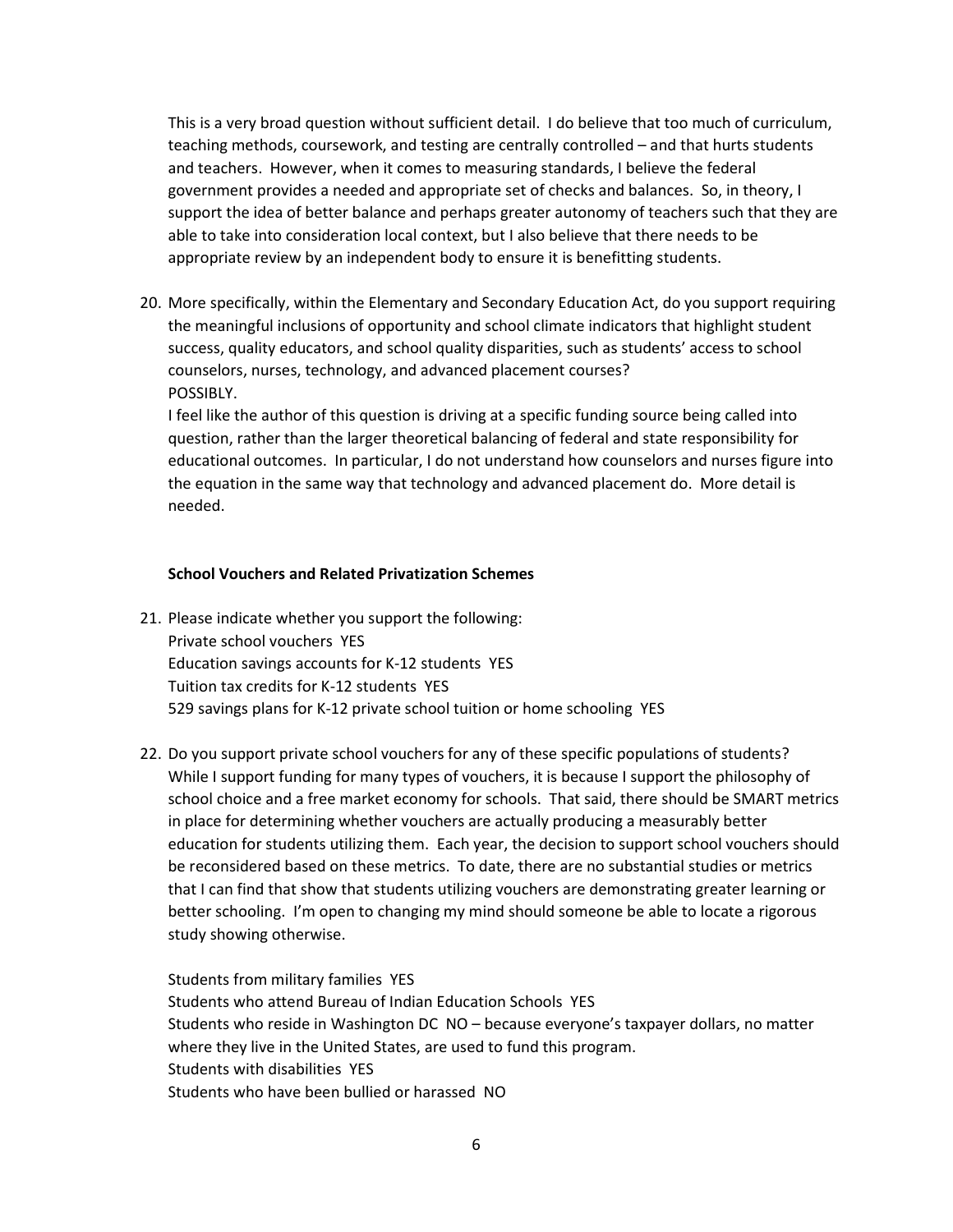Students who have been placed in foster care YES

### SECTION B: Opportunity Requires an Economy That Works for America's Middle Class

#### Creating a Fair Economy

23. Do you support raising the federal minimum wage from \$7.25 per hour to at least \$15.00 per hour by 2025, which would benefit many education support professionals, and tying future wage increases to inflation on an annual basis?

NO BUT I WOULD POSSIBLY SUPPORT A MORE SPECIFIC CONVERSATION WITH STATES ABOUT EDUCATION SUPPORT PROFESSIONALS.

This question is inappropriate in scope for an educational organization, and the impact of a global minimum wage increase decision expands far beyond the educational realm in ways that may have not been considered appropriately in this education-specific context. I understand the well-meaning intent – to supersede state decisions where education support professionals are underpaid. But, as a Constitutional Republican, I believe that states have the rights and the appropriate information about local conditions to set appropriate wage rates for education support professionals. If, for some reason, federal education organizations feel otherwise, this should be a conversation with states – not a mandate or going over their head to change the rules.

24. Please indicate which changes to the US tax code you support in order to ensure we have the revenue needed to make critical investments in our students and communities. It is not appropriate for the NEA to ask, nor be concerned with, where the money will come from to make critical investments in students and communities. The NEA's mission is to advocate for education professionals to help fulfill the promise of public education. It is the responsibility of Congress and the President to pass a budget and fund critical needs for the nation.

#### Making College More Affordable for Everyone

25. Do you support federal reinvestment in higher education to make college more affordable and shift the cost burden away from students and their families? NO

There are many programs in the public and private sector that are available to make college more affordable for students and families. Several generations have carried (and are still carrying) sizeable student loans, and have been able to manage. Supporting an open-ended program like this would be financially impossible, and imposing a program limited to a certain group of people (based on when they graduate, what school they go to, other) is not fair or equal. Conventional wisdom tells us, and every generation so far has proven, that students are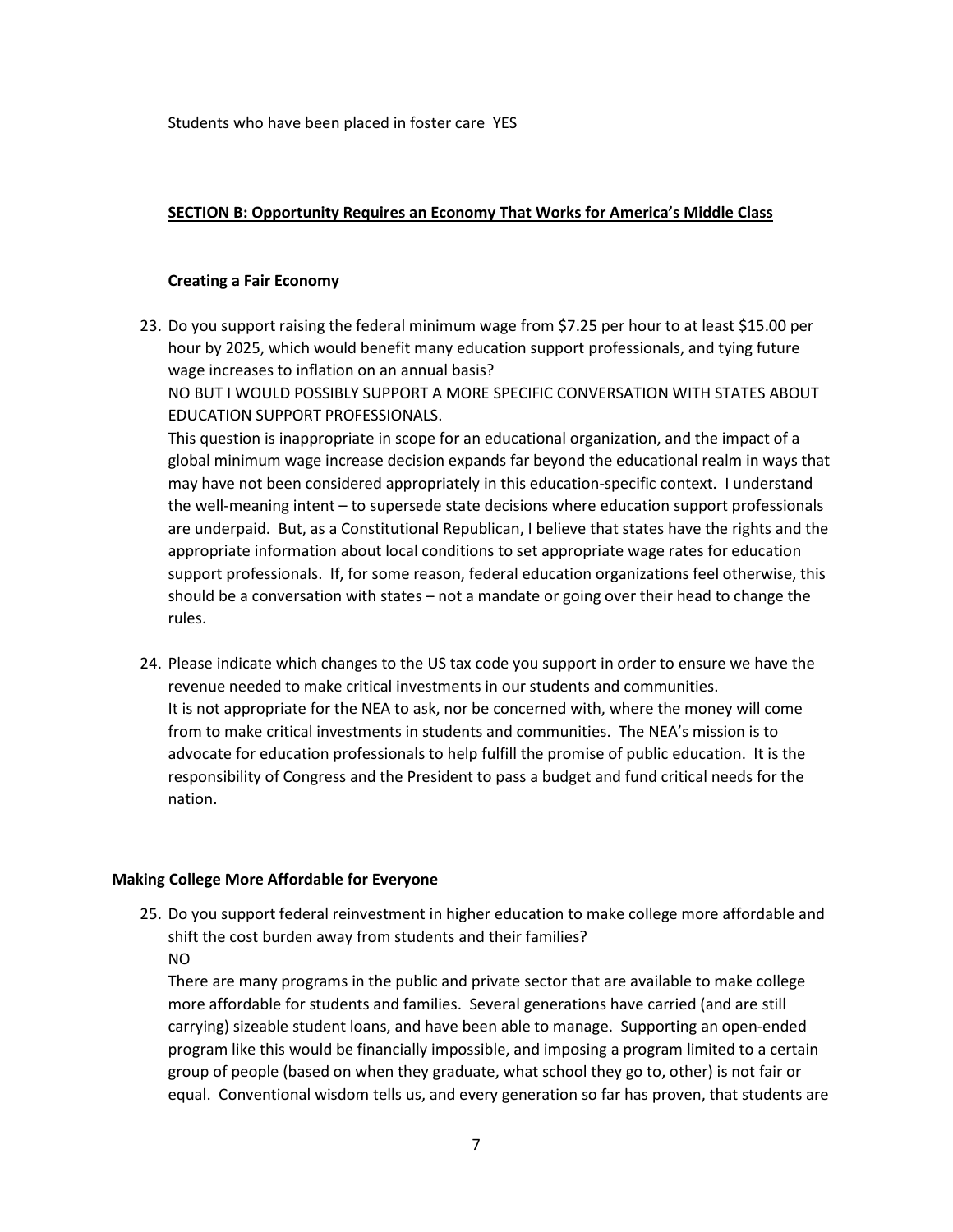able to make their way in the world and Americans are not intimidated by struggle – in fact, we thrive in the face of it.

26. Do you support tuition-free community college?

NO.

See #25 for justification.

27. Do you support broad-based student loan debt cancellation to invigorate the economy and narrow the racial wealth gap? NO.

There are other mechanisms in place for narrowing gaps, and those are also coming into question at many schools and universities now. See #25.

28. Do you support legislation allowing federal student loans to be refinanced – like mortgages – when interest rates decline?

POSSIBLY.

I've not heard this proposed before, and I'd need more detail about how the program would be implemented (i.e. will there be closing costs, does a repeated application process require substantial additional manning to implement). In theory, I could support this program, but a lot more detail would be needed about implementation.

29. Do you support legislation allowing federal students loans to be discharged during bankruptcy? NO.

Again, there are a lot of details to consider here – what kind of bankruptcy is it, does discharge mean delay/defer or forgiveness/cancellation in this context, etc. Student loans have never been forgiven as part of the bankruptcy process to date, and there is no justification for making that change now.

30. Which of these do you support regarding the Public Service Loan Forgiveness (PSLF) and Teacher Loan Forgiveness (TLF) programs?

Preserving PSLF and TLF

Improving both PSLF and TLF to ensure borrowers are not denied their benefits due to loopholes and flawed implementation by the U.S. Department of Education

Expanding PSLF to include contingent or adjunct faculty in higher education institutions

I support preserving PSLF and TLF. If there are substantial problems with large numbers of teachers being denied their benefits – a statistic I'm not able to find through research – then I would consider improving the programs, but this really isn't an improvement, it's fixing something that's broken and that should be done anyway. I don't support expanding PSLF to include contingent or adjunct faculty – we should preserve this benefit for those meeting the current criteria.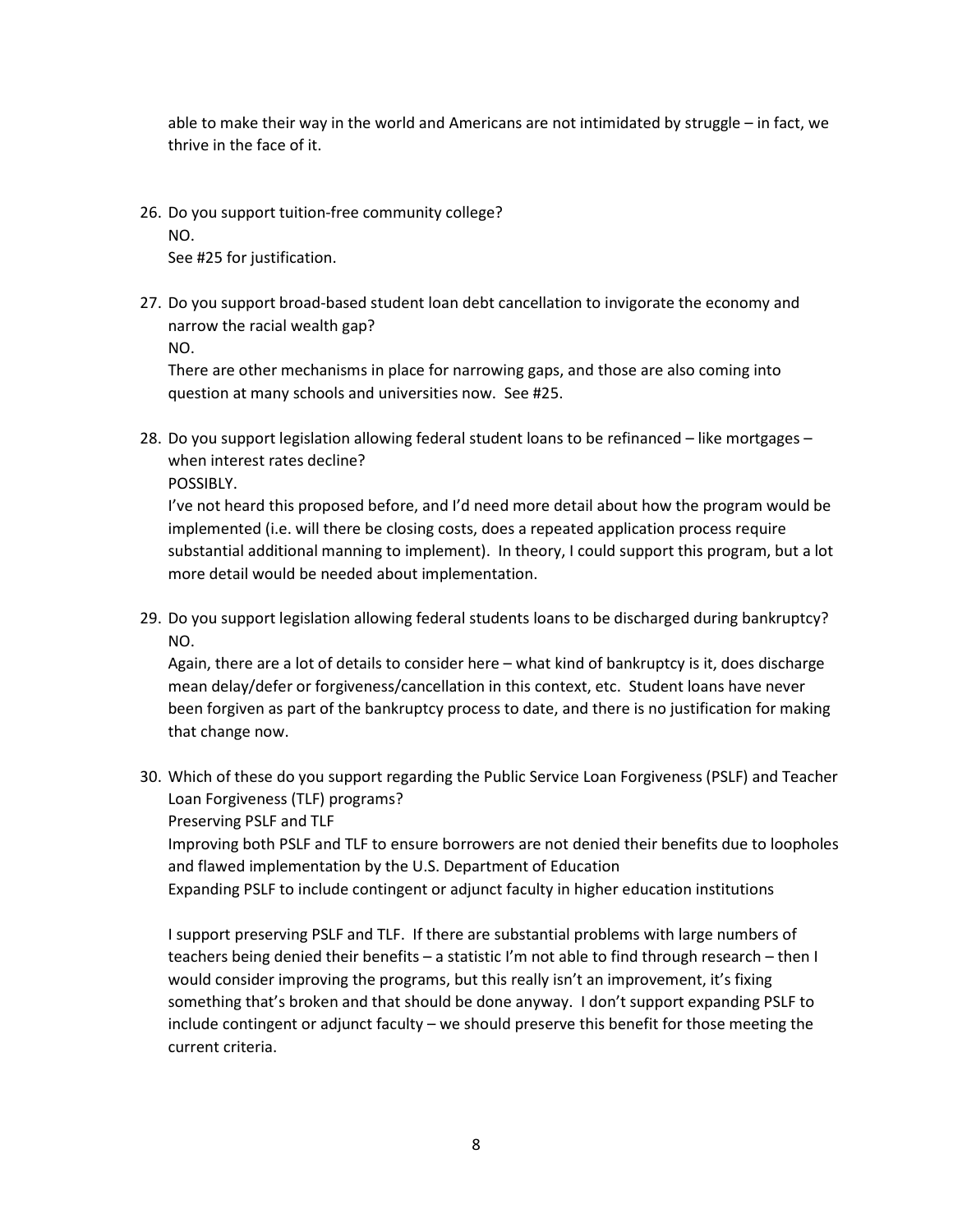31. Do you support increasing institutional aid programs under Title III and Title V that provide aid specifically to Historically Black Colleges and Universities, Tribal Colleges and Universities, Hispanic-Serving Institutions, Asian Pacific Islander-Serving Institutions, and other Minority-Serving Institutions?

NO

I would not support blanket legislation. This is an area where a case by case review would need to be considered.

32. Do you support safeguards, such as restoring the 90-10 rule and revoking the DeVosera borrower defense rule, to protect students from the predatory actions of fraud and abuse by for-profit colleges and universities? YES.

I support the 90-10 rule, and expansion of scope to include military and veteran benefits. I do not support the borrower defense to repayment rules because they cost taxpayers billions of dollars, and the government does not provide this sort of protection for any other type of loan.

33. Please indicate which changes to the Pell Grant you would support.

I would support leaving the Pell Grant at the current rate of funding - \$6,495. Americans cannot continue to live beyond their means to greater extravagance – it is not something that we are able to afford or sustain over decades. There are many non-government options available to help students fund education beyond primary and secondary school.

### Employees Rights and Benefits

34. Do you believe all public sector employees should have the right to bargain collectively? NO

I am assuming that this question refers to unions and negotiations. I spent my career in the public sector in a department that was not allowed to unionize, and I think we all did just fine. People should be considered based on individual merit – when a collective bargains, it disincentivizes some and unduly benefits others – the result is mediocrity that doesn't serve the population, doesn't attract and retain the best talent, and removes competition. None of these things benefit education.

35. Do you support due process rights for all education employees? YES WITHIN REASON.

On the whole, I support the Fourteenth Amendment as written. However, because education employees are working with children, there are circumstances and charges that would require a temporary change of duty or assignment while charges are pending. This is something that is done in other parts of the public sector already – and it protects the interests of all parties as the process runs its course.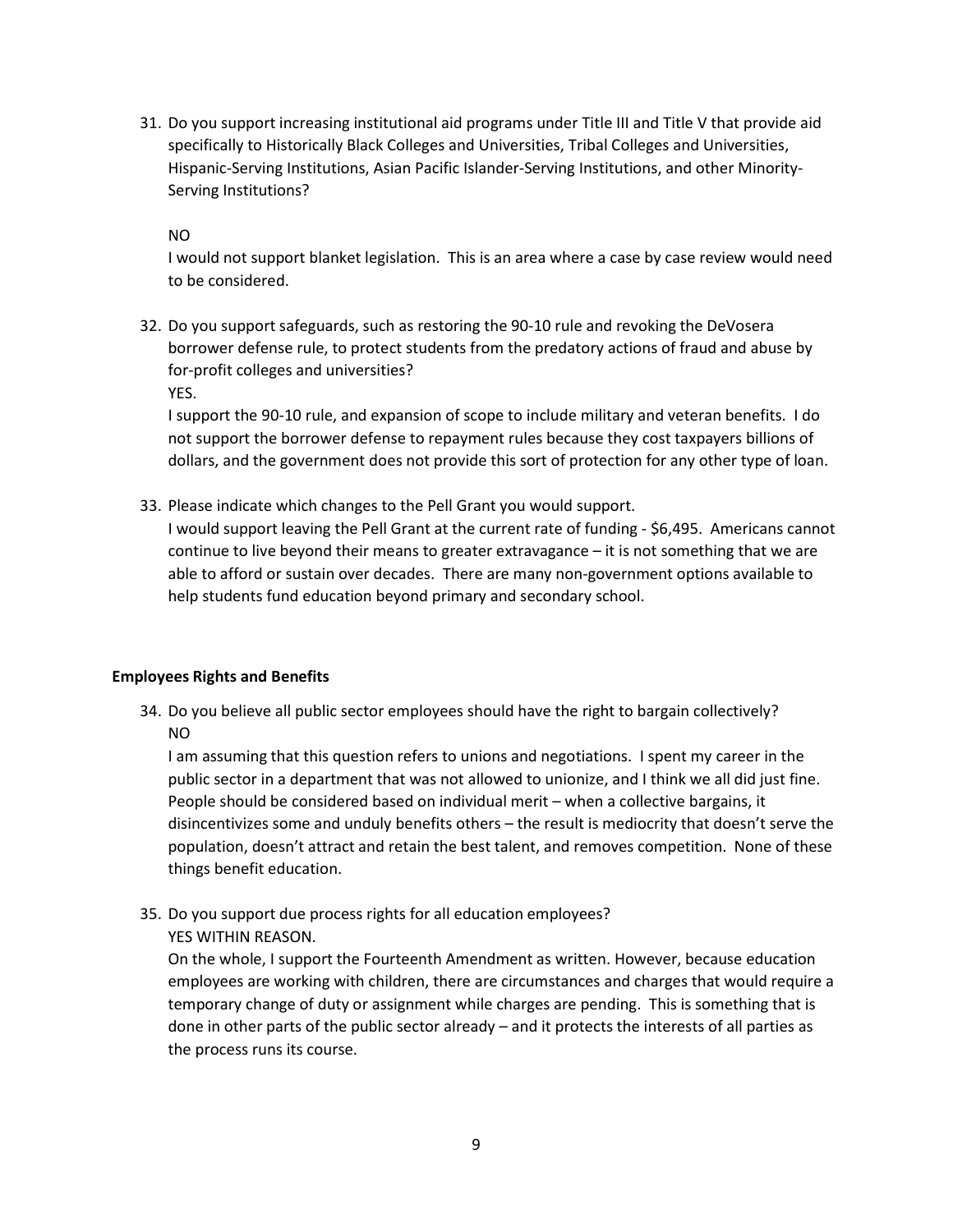36. Do you support protecting people from being denied health insurance coverage or being charged more for coverage because of pre-existing medical conditions? POSSIBLY – need more information.

The Health Insurance Portability and Accountability Act already provides individuals with credit against the pre-existing condition exclusion for having continuous coverage. In other words, individuals with continuous coverage without any significant lapse can switch health insurance without being ineligible due to a pre-existing condition. If the question is referencing people who do not have continuous coverage, then the rules as stated apply universally. I'm not sure why this question would be specific to teachers, or why an exception would be warranted or needed.

37. Do you support providing strong paid leave provisions for all American workers? UNCERTAIN

This question is very vague. There must be consideration for what "strong paid leave provisions" are specifically, as well as consideration for "all American workers". More detail is needed to answer.

38. Do you support modifying the Family Medical Leave Act (FMLA) and offering paid leave protections for low-wage workers who do not meet the 1,250 hour threshold currently needed for FMLA benefits because their position/job classification restricts the number of hours they work?

NO FOR NOW.

A 2020 Department of Labor study found that low-wage and non-low-wage workers who needed leave within the past year took leave at similar rates and for similar reasons. While only one third of low-wage workers were eligible for FMLA versus two thirds of non-low-wage workers, two thirds of the low-wage workers did not take any needed leave citing fear of job loss. What is the problem we are trying to solve, and how can we best solve it are questions we need to answer better prior to making any changes.

39. Do you support maintaining the tax exclusion for employer-sponsored health coverage? YES for now.

Affordable Care Act is not sustainable, and needs to be completely reimagined and overhauled. If and when that happens, this benefit may look different or not be necessary. Until that happens, tax exclusions for employers will remain for sponsored health coverage.

### Retirement Security

40. Do you support eliminating or reforming the Government Pension Offset and the Windfall Elimination Provision?

NO.

If Social Security was not paid in a job, in theory, that money could have been invested privately to provide for retirement benefits instead of the pension. In the next decade, projections show that Social Security will be unable to pay scheduled benefits in full and on time. This time horizon was protracted even further with the decision to increase social security by 6% due to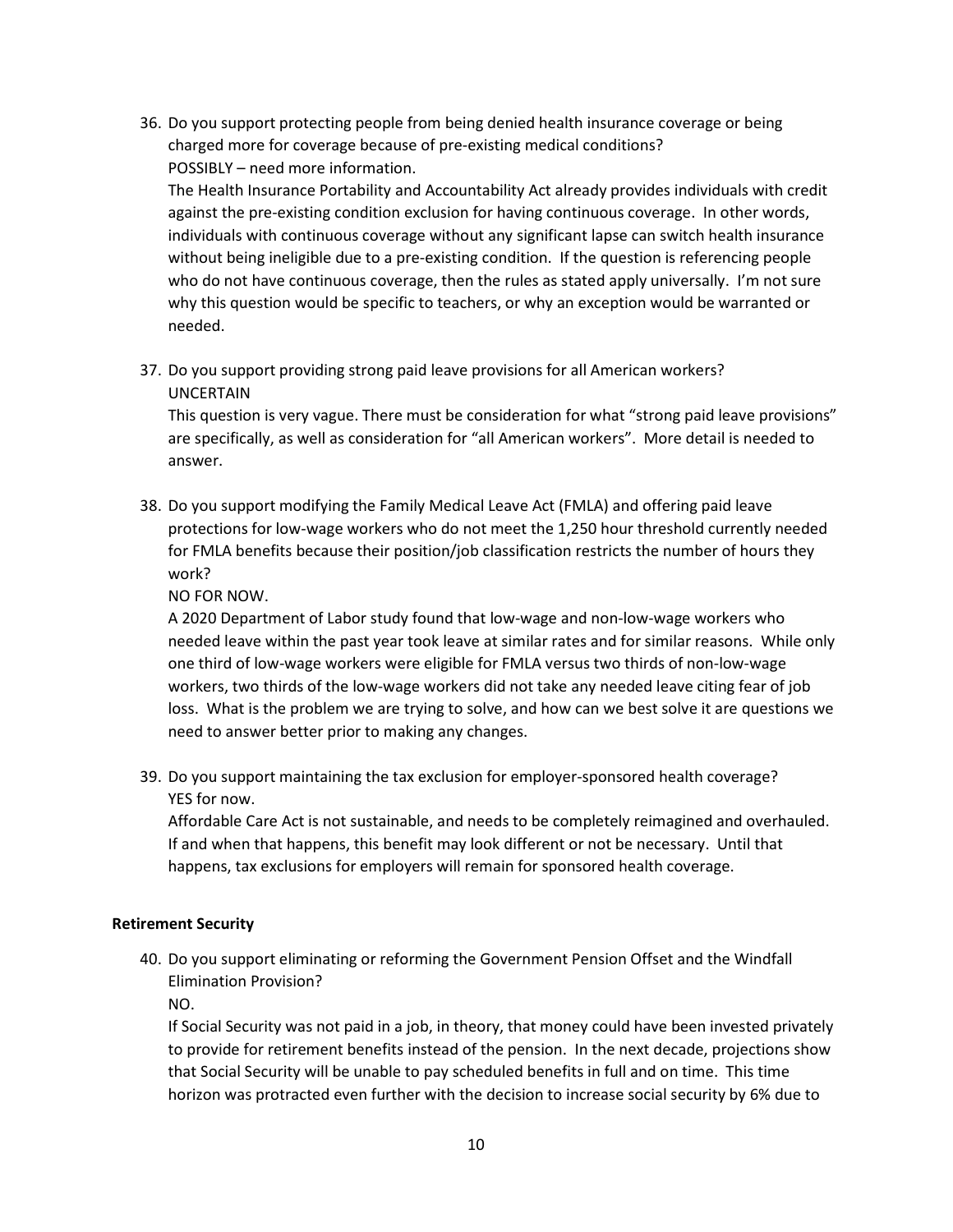cost of living increases. The United States is not in a position financially to consider any modifications to pensions and/or social security benefits and allowances until a holistic review is called for by the Senate, and questions like this are considered in proper larger context.

# 41. Do you support raising the Social Security payroll tax cap? POSSIBLY. A holistic review of Social Security is required in order to support appropriate modifications.

- 42. Which approaches to Medicare policy and funding do you support? I support raising Medicare eligibility to 67 and Maintaining at least the current level of benefits. Means testing for Medicare benefits eligibility is not necessary because people pay for Medicare part D, B, Medigap by means already.
- 43. Do you support the deferral of income tax on contributions to a pension plan? NO.

# SECTION C: Opportunity for All Requires a Democracy that Works For All

### Human and Civil Rights

44. Which approaches to improving school climate and discipline practices do you support? NONE.

I do not support blanket implementation for any of these mechanisms. Specific support considerations are appropriate on a case by case basis, or if there is special global circumstance.

45. Which approaches in police reform do you support to address systemic racism in the justice system?

This question is not unique or specifically relevant to students or educators in their roles as students and educators. This is not an appropriate conversation for us to be having in this context. In cases where law enforcement is drawn into the school discipline process, it is appropriate for them to apply whatever rules and measures are determined appropriate within the larger context.

46. Do you support increased funding for the Department of Education Office of Civil Rights so it will have the necessary resources to ensure timely action and enforcement to secure equal education access for all students through extensive data collection, research, investigation, and enforcement of both individual and systemic civil rights complaints and demonstrated problems in our nation's schools?

Need more information. "Extensive" as it relates to data collection in schools, investigation and enforcement concerns me. It is also unclear what the rule of federal as it relates to state and local are in a context like this. I also could not find any detailed information regarding a demonstrated return on investment or examples of successes in this area.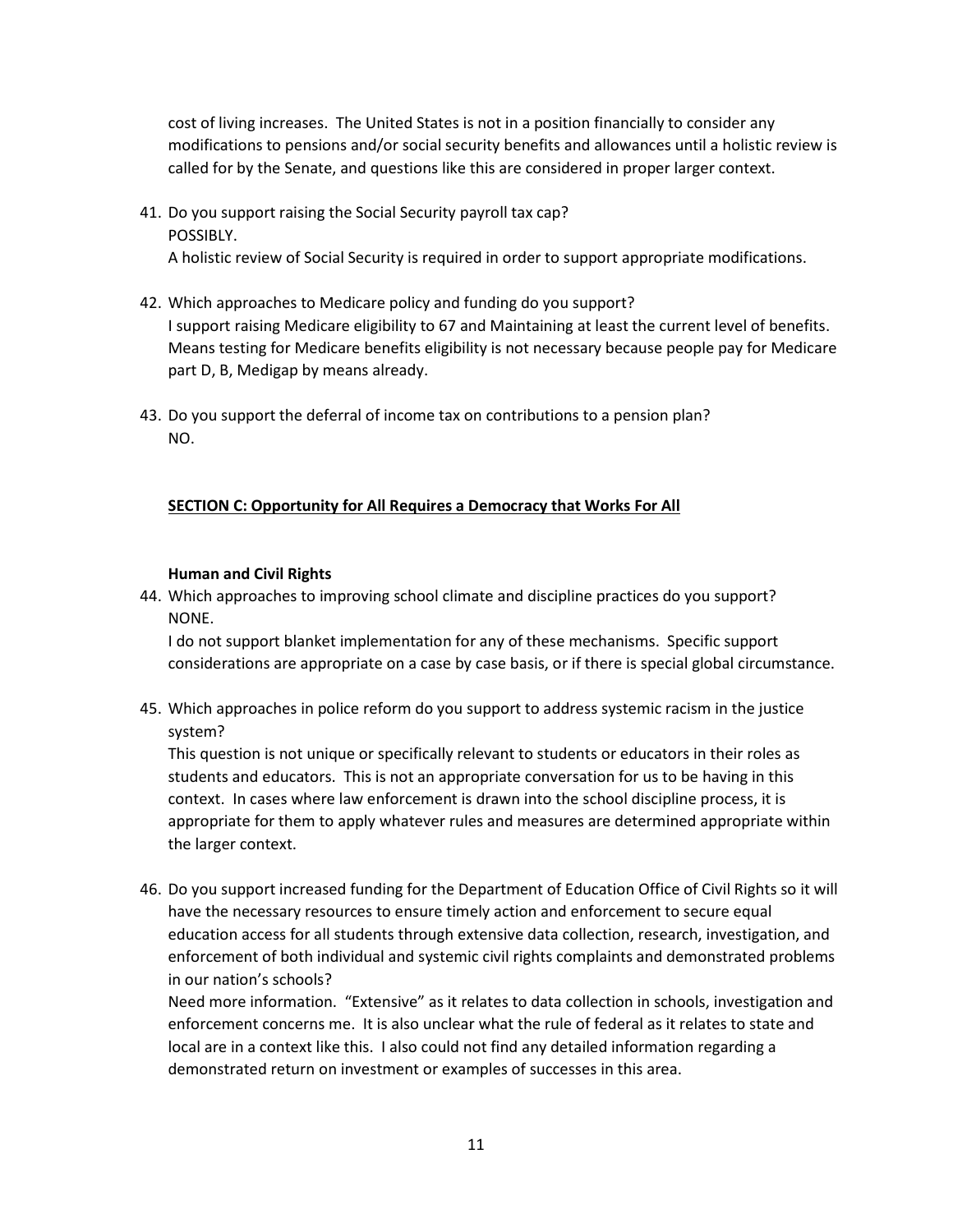47. Do you support amending the Civil Rights Act of 1964 to include a ban on discrimination on the basis of sexual orientation, gender identity and sex in the areas of public accommodation, such as education, employment, housing and public spaces?

YES.

48. Do you support federal legislation that provides a pathway to citizenship for undocumented people, including current DACA recipients, those eligible to apply for DACA, or other immigrant youth?

Current DACA and undocumented youth only. Not subject to expansion in any way.

49. Do you believe your first and foremost duty is to uphold the U.S. Constitution and to support future election outcomes that have been certified by proper state authorities, as adjudicated by the courts according to the process set forth by the Constitution and federal law, regardless of whether it benefits your party.

Of course. I served as a public servant in the Department of Defense for nearly my entire adult life. During that time, I took an oath to do this and more, and I kept it. I truly hope to reaffirm my commitment to this oath as North Carolina's next United States Senator.

50. Which of the following do you support in an effort to protect voting rights and facilitate greater civic participation?

I support transparency in funding sources for federal elections – and campaign finance reform measures writ large. This is why I'm running a no-donations campaign for a U.S. Senate seat.

I support early voting.

#### Section D: Short answer

51. Do you believe the federal government has a role in fostering educational excellence and equal access for all public school students regardless of race, zip code, family income, special needs, language, and other factors?

I believe that the federal government has an incredibly limited oversight role to ensure that States are performing the duties outlined in this question. I believe that the current federal government structure is too large, the scope and scale are too large, and there is too much overreach into areas that should be States' rights. But, there is a role in setting and keeping metrics to ensure proper checks and balances on states.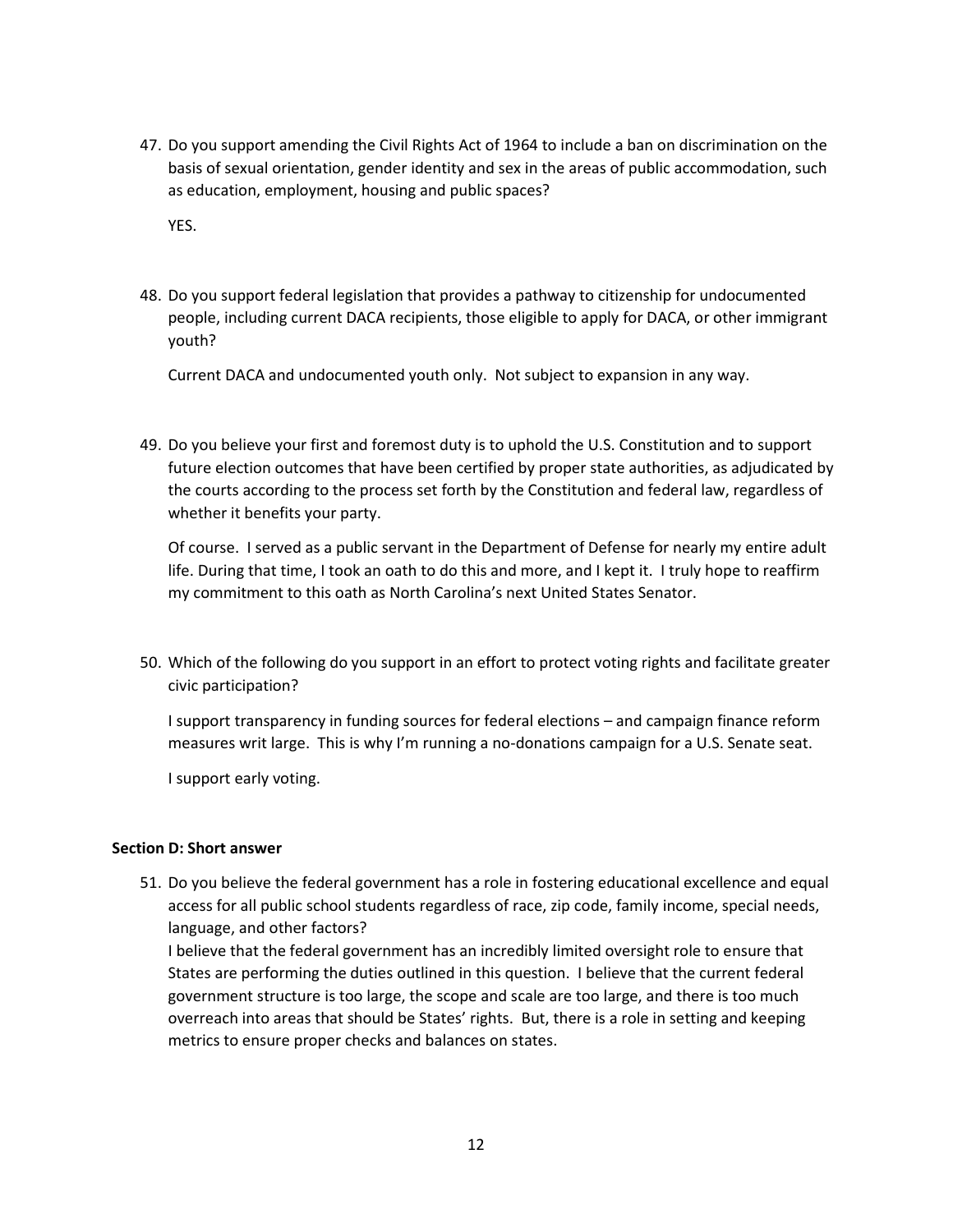- 52. What is your personal background or experience with public schools?
- I went to public school from fifth grade through high school graduation. I presently have two children in public elementary school in Wake County, and my third child will start kindergarten at public school next year. I have always been active in my childrens' schools – everything from volunteering as a room parent, to helping the PTA, to volunteering to teach an advanced math club. I communicate with the any and all administrators and staff all the way up to Superintendent as needed. I do my research, I ask questions personally and on public policy issues as needed, and have a good working relationship with the NC public school system. Thought the education my children receive could always be improved upon, I would say that about any school. Overall, I am very happy and impressed with the teachers and administrators I've worked with in the Wake County and North Carolina public school systems, and believe that my children are thriving there.
- 53. If elected/re-elected, how will you work continuously with NEA and the state affiliate for accountability and relationship building? As someone who served as a public service at the federal level and in the executive branch for twenty years, my work and success depended critically on my ability to successfully team with others and demonstrate a measurable return on investment. That said, I don't subscribe to bureaucratic practices – we will meet only when necessary, we will follow best practices for setting and measuring objectives, we will develop a core team and bring in auxiliary expertise only as necessary, we will be professional and demonstrate respect towards each other at all times, we will do our best to resolve any disputes within our group , and we will always maintain loyalty to the teachers, students and mission.
- 54. FOR SENATE ONLY: What would your criteria be for considering confirmation of the President's nominee for Secretary of Education? What stakeholders would you consult and what knowledge, experience, and expertise would you look for? Demonstrated vision, experience, and grit. I consistently state that these are the essential ingredients for a successful Senator, but I really believe that they are the critical elements for success of most leaders. I would look for someone who had a clear and correct idea of where we are going with education to include appropriate scope and scale, I would look for experience and credentials, and I would look for someone's courage to show strength of character. I would consult any stakeholders who touch the realm of education, but that means taking input for consideration, not letting them drive the decision.
- 55. What criteria would you use to decide whether or not to support nominees to the federal courts and to the Supreme Court of the United States? Same as answer to #54.
- 56. What would your criteria be for considering presidential cabinet nominees in general, and what would your process be for vetting nominees' qualifications, expertise, and position on the issues?